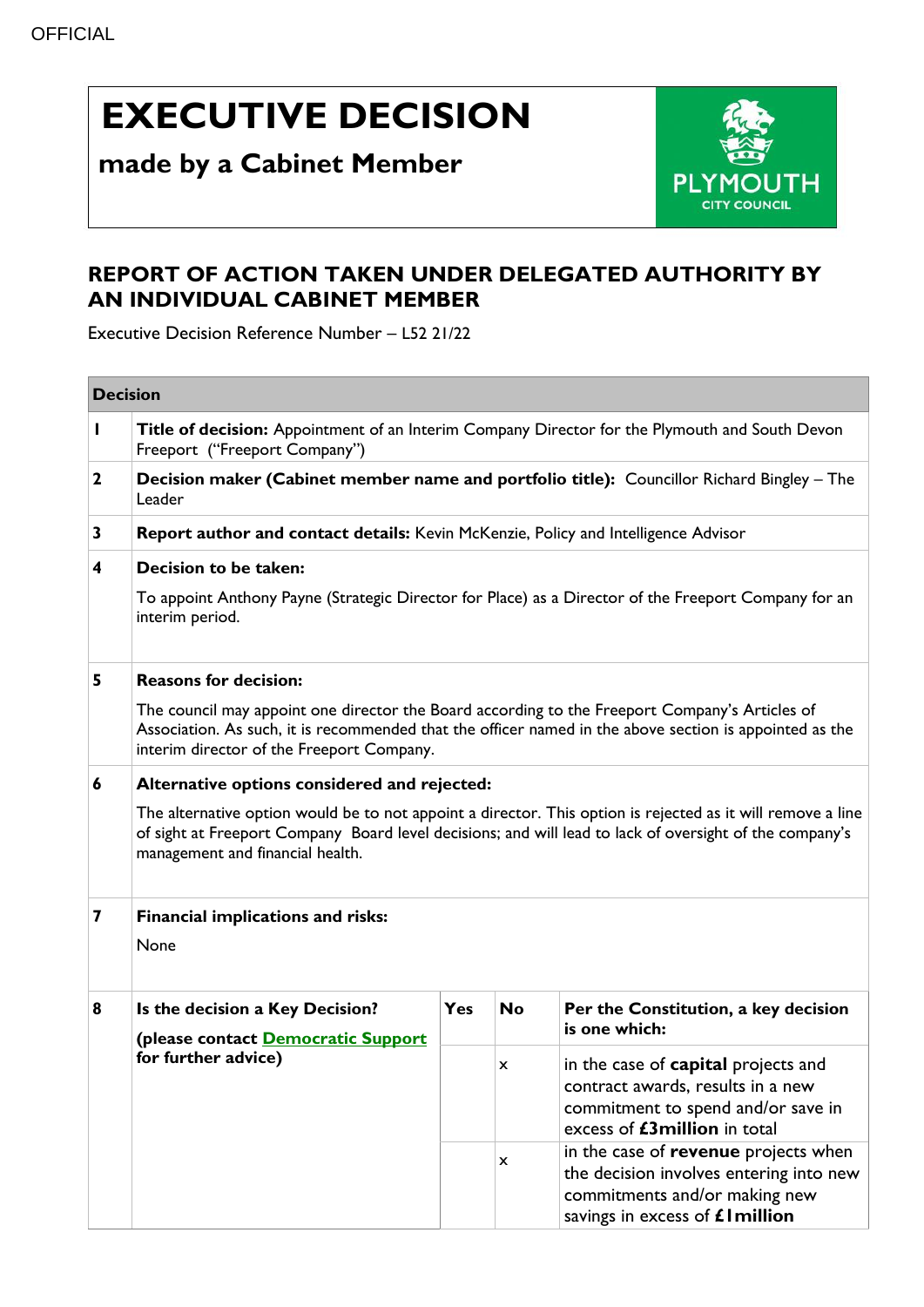|                 | <b>Decisions</b>                                                                                                                                                    | If yes, date of publication of the<br>notice in the Forward Plan of Key | N/A       | x                                                                                                                  | is significant in terms of its effect on<br>communities living or working in an area<br>comprising two or more wards in the<br>area of the local authority. |  |  |  |  |
|-----------------|---------------------------------------------------------------------------------------------------------------------------------------------------------------------|-------------------------------------------------------------------------|-----------|--------------------------------------------------------------------------------------------------------------------|-------------------------------------------------------------------------------------------------------------------------------------------------------------|--|--|--|--|
| 9               | Please specify how this decision is<br>linked to the Council's corporate<br>plan/Plymouth Plan and/or the policy<br>framework and/or the<br>revenue/capital budget: |                                                                         |           | We have set out a number of strategic objectives in the<br>Plymouth Plan that a Freeport could help us to achieve. |                                                                                                                                                             |  |  |  |  |
|                 |                                                                                                                                                                     |                                                                         |           | SO2 - Strengthening Plymouth's role in the region SO3 -<br>Delivering the international city                       |                                                                                                                                                             |  |  |  |  |
|                 |                                                                                                                                                                     |                                                                         |           |                                                                                                                    | SOII - Delivering high quality development                                                                                                                  |  |  |  |  |
|                 |                                                                                                                                                                     |                                                                         |           |                                                                                                                    | SO12 - Delivering infrastructure and investment                                                                                                             |  |  |  |  |
|                 |                                                                                                                                                                     |                                                                         |           | The Freeport could also assist us to deliver priorities in our<br>Corporate Plan: -                                |                                                                                                                                                             |  |  |  |  |
|                 |                                                                                                                                                                     |                                                                         |           | Strongly supports the delivery of economic growth<br>that benefits as many people as possible.                     |                                                                                                                                                             |  |  |  |  |
|                 |                                                                                                                                                                     |                                                                         |           | Strongly supports the delivery of quality jobs and<br>skills.                                                      |                                                                                                                                                             |  |  |  |  |
| $\overline{10}$ | Please specify any direct<br>decision (carbon impact)                                                                                                               | environmental implications of the                                       | None      |                                                                                                                    |                                                                                                                                                             |  |  |  |  |
|                 | <b>Urgent decisions</b>                                                                                                                                             |                                                                         |           |                                                                                                                    |                                                                                                                                                             |  |  |  |  |
| $\mathbf{H}$    | Is the decision urgent and to be<br>implemented immediately in the<br>interests of the Council or the<br>public?                                                    |                                                                         | Yes       | $\mathsf{x}$                                                                                                       | (If yes, please contact Democratic Support<br>(democraticsupport@plymouth.gov.uk) for<br>advice)                                                            |  |  |  |  |
|                 |                                                                                                                                                                     |                                                                         | <b>No</b> |                                                                                                                    | (If no, go to section 13a)                                                                                                                                  |  |  |  |  |
| 12a             | <b>Reason for urgency:</b>                                                                                                                                          |                                                                         |           |                                                                                                                    |                                                                                                                                                             |  |  |  |  |
|                 | In order for the Freeport Company to be set up and Landowner agreements signed ahead of the 22<br>May 2022 deadline.                                                |                                                                         |           |                                                                                                                    |                                                                                                                                                             |  |  |  |  |
| 12 <sub>b</sub> | <b>Scrutiny</b><br>Chair<br>Signature:                                                                                                                              | aus Parkethy                                                            |           | <b>Date</b>                                                                                                        | 12 MAZ 2022                                                                                                                                                 |  |  |  |  |
|                 | <b>Scrutiny</b><br><b>Committee</b><br>name:                                                                                                                        | Finance, Performance & Customer Focus                                   |           |                                                                                                                    |                                                                                                                                                             |  |  |  |  |
|                 | <b>Print Name:</b>                                                                                                                                                  | CARLS PENBERTHY.                                                        |           |                                                                                                                    |                                                                                                                                                             |  |  |  |  |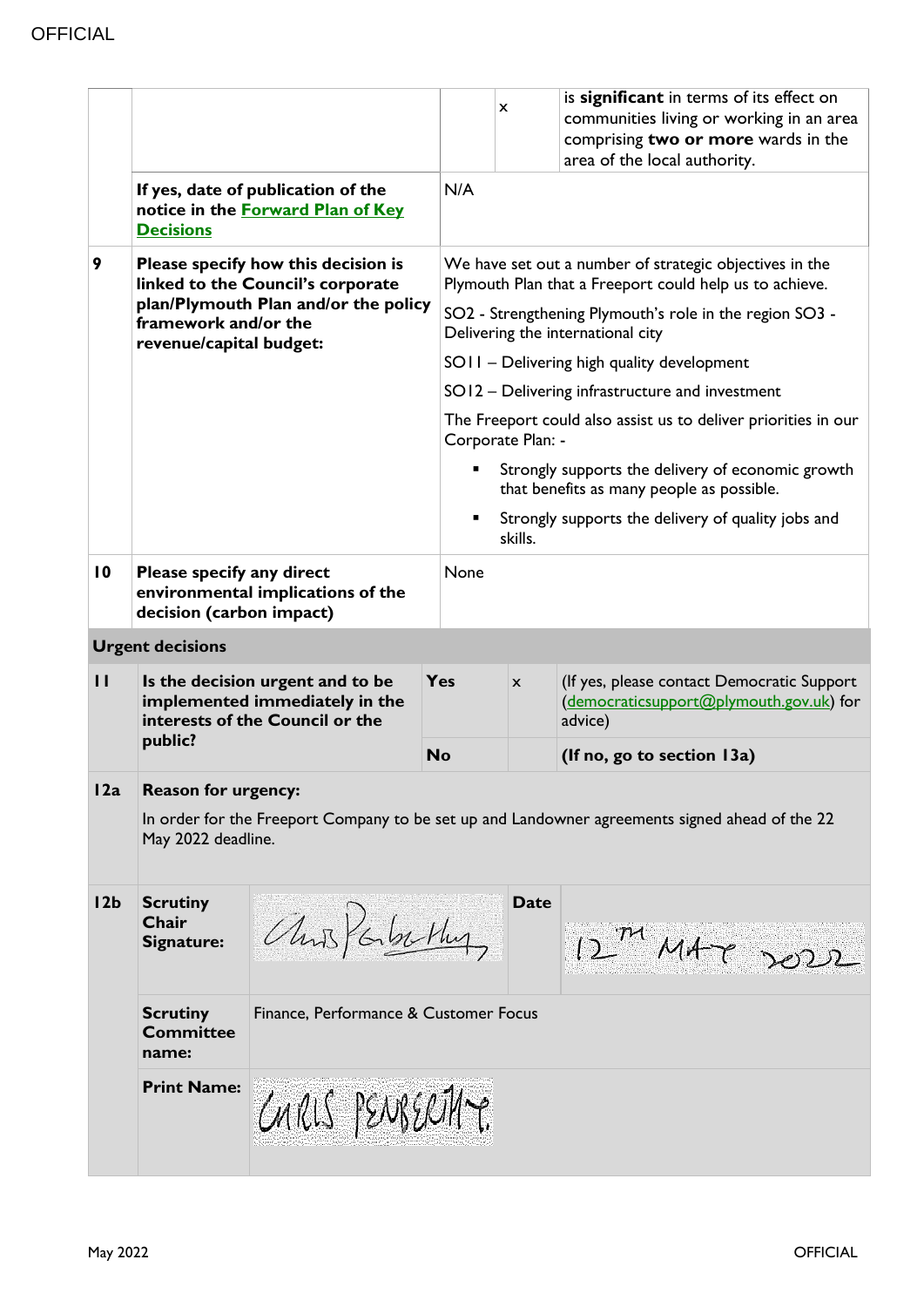| <b>Consultation</b>             |                                                                                                                                                                                      |                                                                                     |                                          |                                                       |                                 |                       |  |  |  |
|---------------------------------|--------------------------------------------------------------------------------------------------------------------------------------------------------------------------------------|-------------------------------------------------------------------------------------|------------------------------------------|-------------------------------------------------------|---------------------------------|-----------------------|--|--|--|
| 13a                             | Are any other Cabinet members'                                                                                                                                                       | <b>Yes</b>                                                                          |                                          |                                                       |                                 |                       |  |  |  |
|                                 | portfolios affected by the decision?                                                                                                                                                 |                                                                                     | <b>No</b>                                | $\mathsf{x}$                                          | (If no go to section 14)        |                       |  |  |  |
| 13 <sub>b</sub>                 |                                                                                                                                                                                      | Which other Cabinet member's<br>portfolio is affected by the decision?              |                                          |                                                       |                                 |                       |  |  |  |
| 13c                             |                                                                                                                                                                                      | Date Cabinet member consulted                                                       |                                          |                                                       |                                 |                       |  |  |  |
| $\overline{14}$                 | Has any Cabinet member declared a<br>conflict of interest in relation to the<br>decision?                                                                                            | <b>Yes</b>                                                                          |                                          | If yes, please discuss with the Monitoring<br>Officer |                                 |                       |  |  |  |
|                                 |                                                                                                                                                                                      | <b>No</b>                                                                           | x                                        |                                                       |                                 |                       |  |  |  |
| 15                              | <b>Which Corporate Management</b><br>Team member has been consulted?                                                                                                                 | <b>Name</b>                                                                         |                                          | Anthony Payne                                         |                                 |                       |  |  |  |
|                                 |                                                                                                                                                                                      | Job title                                                                           |                                          |                                                       | Strategic Director for Place    |                       |  |  |  |
|                                 |                                                                                                                                                                                      |                                                                                     | <b>Date</b><br>consulted                 |                                                       | 12 May 2022                     |                       |  |  |  |
| <b>Sign-off</b>                 |                                                                                                                                                                                      |                                                                                     |                                          |                                                       |                                 |                       |  |  |  |
| 16                              | Sign off codes from the relevant<br>departments consulted:                                                                                                                           |                                                                                     | <b>Democratic Support</b><br>(mandatory) |                                                       |                                 | DS146 21/22           |  |  |  |
|                                 |                                                                                                                                                                                      |                                                                                     | Finance (mandatory)                      |                                                       |                                 | pl.22.23.25.          |  |  |  |
|                                 |                                                                                                                                                                                      |                                                                                     |                                          | Legal (mandatory)                                     |                                 | MS/12.05.22/<br>36072 |  |  |  |
|                                 |                                                                                                                                                                                      |                                                                                     |                                          |                                                       | Human Resources (if applicable) |                       |  |  |  |
|                                 |                                                                                                                                                                                      |                                                                                     | Corporate property (if<br>applicable)    |                                                       |                                 |                       |  |  |  |
|                                 |                                                                                                                                                                                      |                                                                                     |                                          |                                                       | Procurement (if applicable)     |                       |  |  |  |
| <b>Appendices</b>               |                                                                                                                                                                                      |                                                                                     |                                          |                                                       |                                 |                       |  |  |  |
| 17                              | Ref.                                                                                                                                                                                 | Title of appendix                                                                   |                                          |                                                       |                                 |                       |  |  |  |
|                                 | A                                                                                                                                                                                    | Briefing report                                                                     |                                          |                                                       |                                 |                       |  |  |  |
|                                 | В                                                                                                                                                                                    | Executive Decision Reference Number - L47 21/22 - Plymouth and South Devon Freeport |                                          |                                                       |                                 |                       |  |  |  |
|                                 |                                                                                                                                                                                      |                                                                                     |                                          |                                                       |                                 |                       |  |  |  |
|                                 |                                                                                                                                                                                      |                                                                                     |                                          |                                                       |                                 |                       |  |  |  |
| Confidential/exempt information |                                                                                                                                                                                      |                                                                                     |                                          |                                                       |                                 |                       |  |  |  |
| 18a                             | Do you need to include any<br><b>Yes</b><br>If yes, prepare a second, confidential ('Part II')<br>confidential/exempt information?<br>briefing report and indicate why it is not for |                                                                                     |                                          |                                                       |                                 |                       |  |  |  |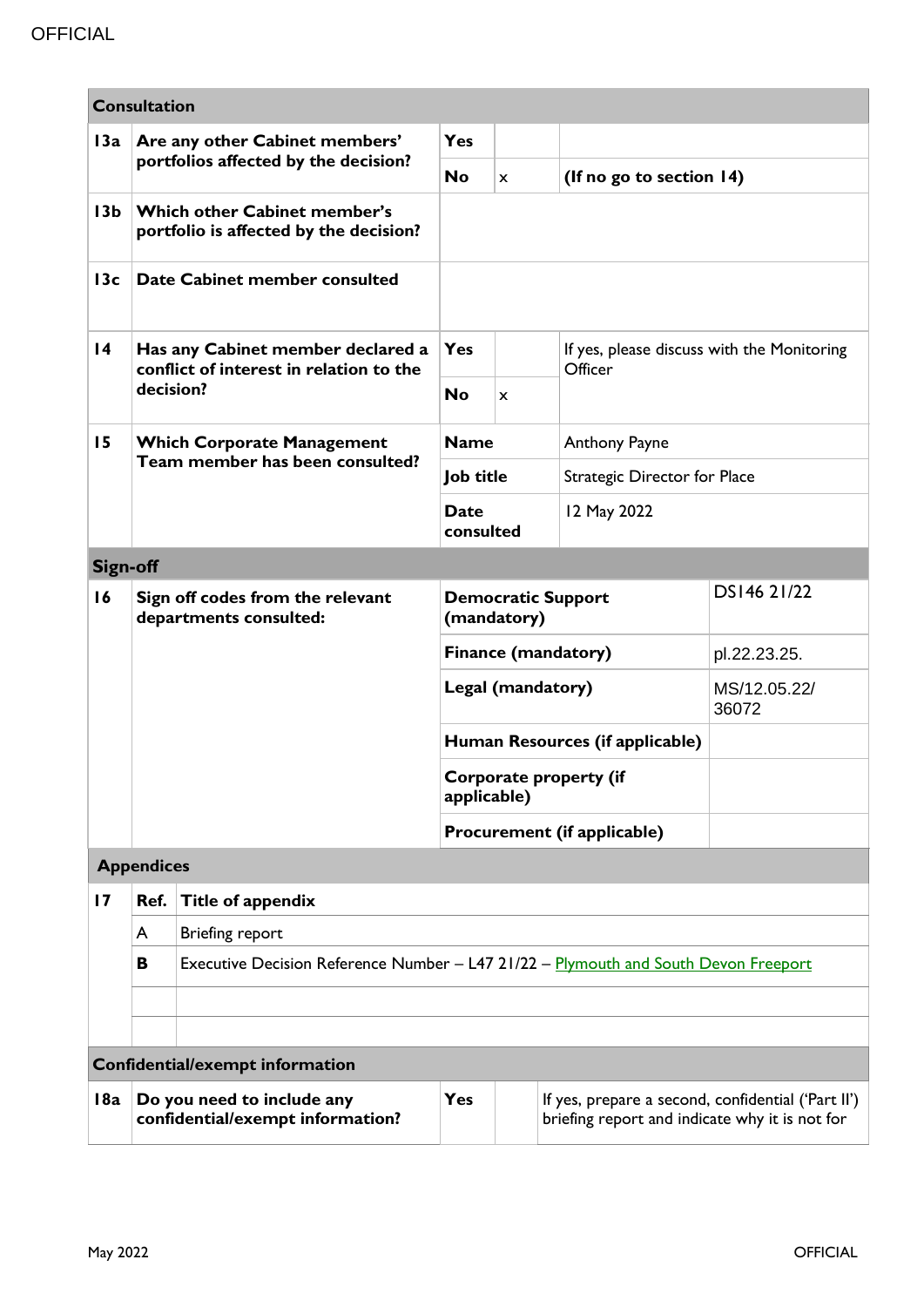|                                                                                                                                                                                                                                                                                                                                                                                                                                                                              |                                                                                                                                                                                                                                                                                                                                                                                                                                                                                        |                                     | publication by virtue of Part 1 of Schedule 12A<br><b>No</b><br>$\mathsf{x}$<br>of the Local Government Act 1972 by ticking<br>the relevant box in 18b below.<br>(Keep as much information as possible in the<br>briefing report that will be in the public<br>domain)<br><b>Exemption Paragraph Number</b><br>$\mathbf 2$<br>3<br>5<br>4<br>6<br>7 |                  |   |             |   |   |   |  |
|------------------------------------------------------------------------------------------------------------------------------------------------------------------------------------------------------------------------------------------------------------------------------------------------------------------------------------------------------------------------------------------------------------------------------------------------------------------------------|----------------------------------------------------------------------------------------------------------------------------------------------------------------------------------------------------------------------------------------------------------------------------------------------------------------------------------------------------------------------------------------------------------------------------------------------------------------------------------------|-------------------------------------|-----------------------------------------------------------------------------------------------------------------------------------------------------------------------------------------------------------------------------------------------------------------------------------------------------------------------------------------------------|------------------|---|-------------|---|---|---|--|
| 18 <sub>b</sub>                                                                                                                                                                                                                                                                                                                                                                                                                                                              | title:                                                                                                                                                                                                                                                                                                                                                                                                                                                                                 | Confidential/exempt briefing report |                                                                                                                                                                                                                                                                                                                                                     |                  |   |             |   |   |   |  |
|                                                                                                                                                                                                                                                                                                                                                                                                                                                                              | <b>Background Papers</b>                                                                                                                                                                                                                                                                                                                                                                                                                                                               |                                     |                                                                                                                                                                                                                                                                                                                                                     |                  |   |             |   |   |   |  |
|                                                                                                                                                                                                                                                                                                                                                                                                                                                                              | Background papers are <i>unpublished</i> works, relied on to a material extent in preparing the report, which<br>disclose facts or matters on which the report or an important part of the work is based. If some/all of<br>the information is confidential, you must indicate why it is not for publication by virtue of Part 1 of<br>Schedule 12A of the Local Government Act 1972 by ticking the relevant box.<br>Title of background paper(s)<br><b>Exemption Paragraph Number</b> |                                     |                                                                                                                                                                                                                                                                                                                                                     |                  |   |             |   |   |   |  |
|                                                                                                                                                                                                                                                                                                                                                                                                                                                                              |                                                                                                                                                                                                                                                                                                                                                                                                                                                                                        |                                     | ı                                                                                                                                                                                                                                                                                                                                                   | $\mathbf{2}$     | 3 | 4           | 5 | 6 | 7 |  |
|                                                                                                                                                                                                                                                                                                                                                                                                                                                                              |                                                                                                                                                                                                                                                                                                                                                                                                                                                                                        |                                     |                                                                                                                                                                                                                                                                                                                                                     |                  |   |             |   |   |   |  |
|                                                                                                                                                                                                                                                                                                                                                                                                                                                                              |                                                                                                                                                                                                                                                                                                                                                                                                                                                                                        |                                     |                                                                                                                                                                                                                                                                                                                                                     |                  |   |             |   |   |   |  |
| <b>Cabinet Member Signature</b>                                                                                                                                                                                                                                                                                                                                                                                                                                              |                                                                                                                                                                                                                                                                                                                                                                                                                                                                                        |                                     |                                                                                                                                                                                                                                                                                                                                                     |                  |   |             |   |   |   |  |
| 20<br>I agree the decision and confirm that it is not contrary to the Council's policy and budget framework,<br>Corporate Plan or Budget. In taking this decision I have given due regard to the Council's duty to<br>promote equality of opportunity, eliminate unlawful discrimination and promote good relations between<br>people who share protected characteristics under the Equalities Act and those who do not. For further<br>details please see the EIA attached. |                                                                                                                                                                                                                                                                                                                                                                                                                                                                                        |                                     |                                                                                                                                                                                                                                                                                                                                                     |                  |   |             |   |   |   |  |
|                                                                                                                                                                                                                                                                                                                                                                                                                                                                              |                                                                                                                                                                                                                                                                                                                                                                                                                                                                                        |                                     |                                                                                                                                                                                                                                                                                                                                                     |                  |   |             |   |   |   |  |
|                                                                                                                                                                                                                                                                                                                                                                                                                                                                              | <b>Signature</b>                                                                                                                                                                                                                                                                                                                                                                                                                                                                       | Hichard Bringley                    |                                                                                                                                                                                                                                                                                                                                                     | Date of decision |   | 12 May 2022 |   |   |   |  |